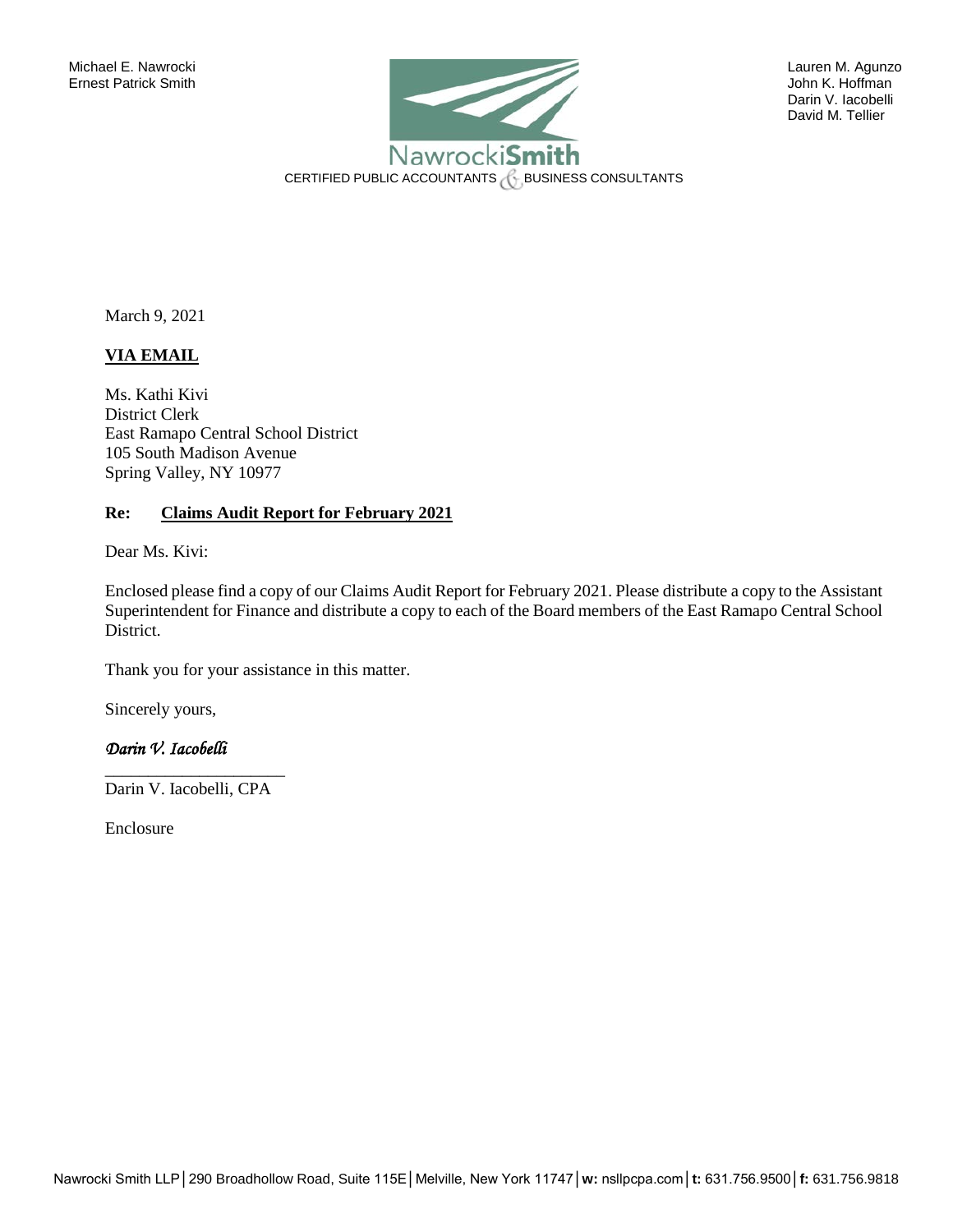

 Darin V. Iacobelli David M. Tellier

March 9, 2021

## **VIA EMAIL**

Board of Education East Ramapo Central School District 105 South Madison Avenue Spring Valley, NY 10977

> *Re: Claims Audit Report for the Month of February 1, 2021 through February 28, 2021*

Board of Education:

We have completed our claims auditing services to the East Ramapo Central School District covering the time period of February 1, 2021 through February 28, 2021. The services we performed, as outlined within our proposal, include reviewing all claims against the District. The purpose of this report is to update the Board of Education on work performed to date, our findings, and recommendations.

For ease of reference we have categorized the remainder of this report as follow:

### **Claims Audit Services**

## **Exhibits**

#### **CLAIMS AUDIT SERVICES**

The claims audit services performed on each claim against the District consisted of:

- 1. Verification of the accuracy of invoices and claim forms.
- 2. Ensuring proper approval of all purchases; checking that purchases constitute legal expenses of the school district.
- 3. Determining that purchase orders have been issued in accordance with Board of Education policy, and applicable state law.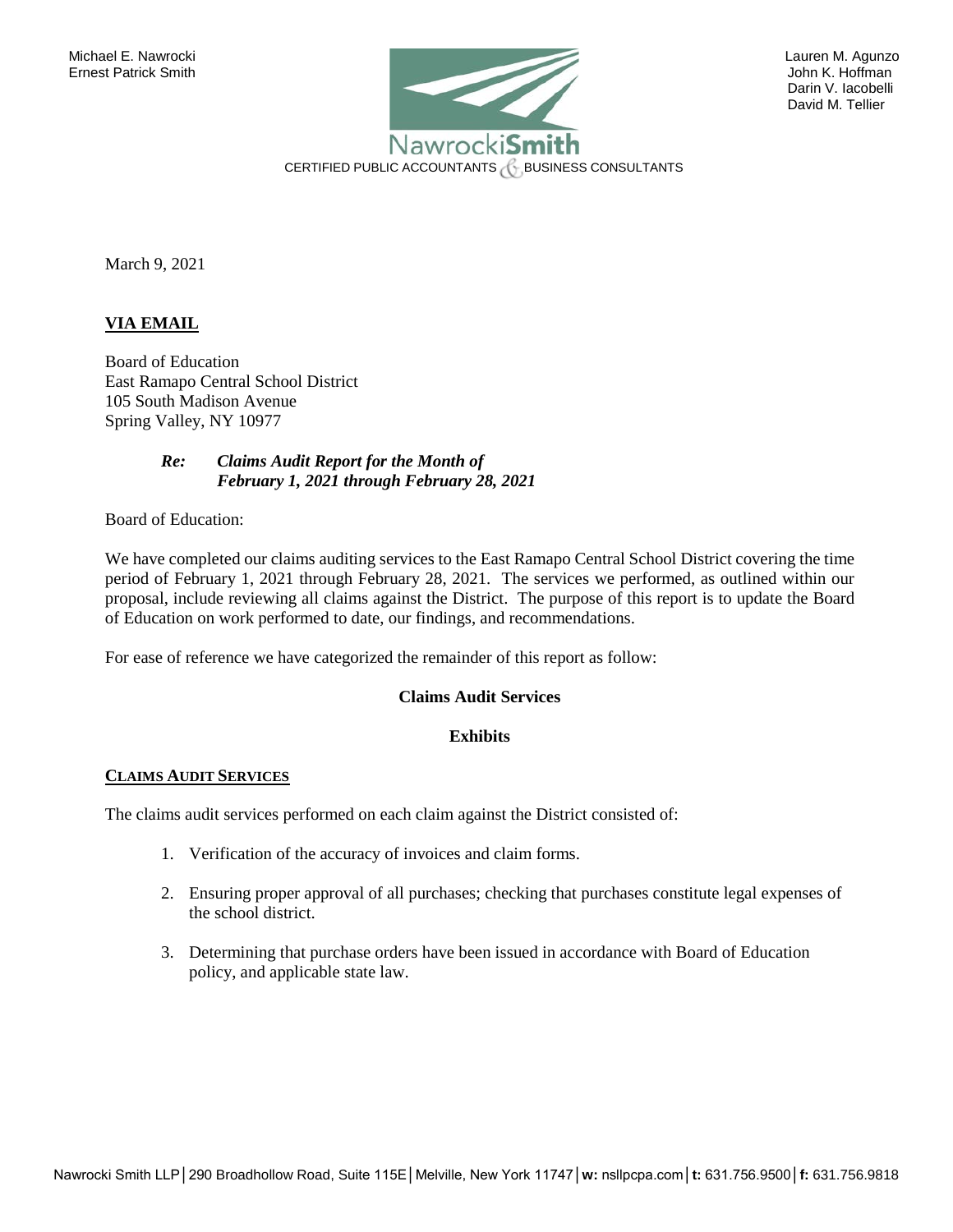# Nawrocki**Smith**

*Board of Education East Ramapo Central School District March 9, 2021 Page 2*

# *Re: Claims Audit Report for the Month of February 1, 2021 through February 28, 2021*

- 4. Comparison of invoices or claims with previously approved contracts.
- 5. Reviewing price extensions, claiming of applicable discounts, inclusion of shipping and freight charges.
- 6. Approving all charges that are presented for payment which are supported with documentary evidence indicating compliance with all pertinent laws, policies and regulations.

Over the time period of February 1, 2021 through February 28, 2021 we have audited **386** claims against the District in the amount of **\$14,504,775.82** (See attached Exhibit I). We made inquiries and/or observations into **29** claims in the amount of **\$193,218.07**. It should be noted that currently, there are no outstanding inquiries in regard to the audit of claims made against the District for the period of July 1, 2020 through February 28, 2021. We have summarized the inquiries and/or observations as well as the resolutions within Exhibit II.

Please note that for comparative purposes, we have attached Exhibit II – "Summary of Inquiries/Resolutions" for each of the prior months, if applicable.

We trust that the foregoing comments are clear. If you have any questions or you would like to discuss this matter further, please contact me at 631-756-9500.

Very truly yours,

*Nawrocki Smith LLP*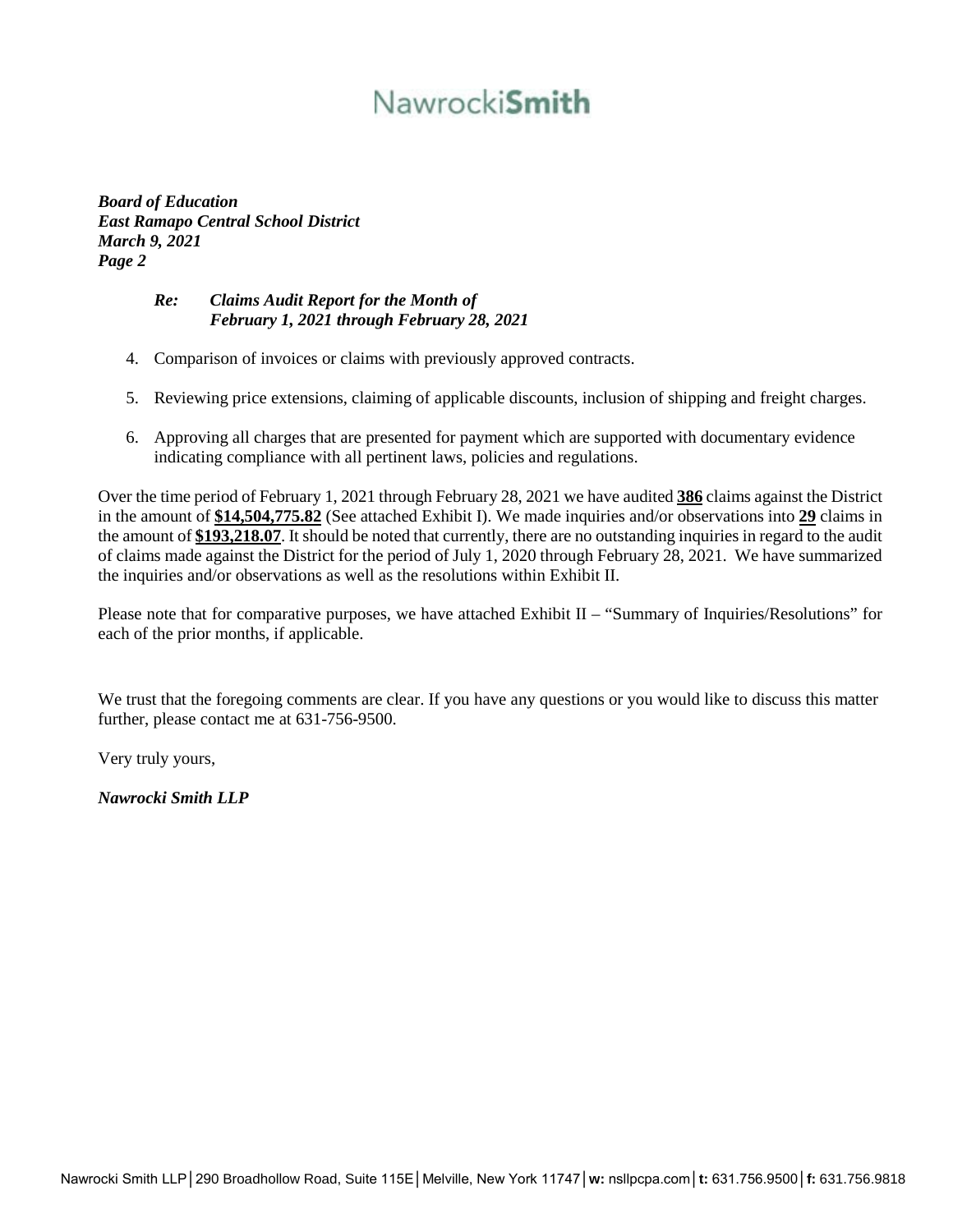| Legend:          |                     |
|------------------|---------------------|
| A - General      | H - Capital         |
| C - School Lunch | TA - Trust & Agency |
| F - Special Aid  | CM - Scholarship    |

| <b>Check Date</b> | <b>Audit Date</b> | Warrant $#$ | Fund | $#$ of<br><b>Checks</b> | <b>Value of Checks</b> | # of Inquiries | <sup><i>*</i></sup> Value of<br>Inquiries | # of Resolved<br>Inauiries | # of Outstanding<br><b>Inquiries</b> | <b>Check Sequence</b> |
|-------------------|-------------------|-------------|------|-------------------------|------------------------|----------------|-------------------------------------------|----------------------------|--------------------------------------|-----------------------|
| 02/05/2           | 02/05/21          | $\sim$      |      |                         | 81.175.66              |                |                                           |                            |                                      | 53999                 |
| <b>TOTAL</b>      |                   |             |      |                         | 81,175.66              |                |                                           |                            |                                      |                       |

**Claims Audit By Fund East Ramapo Central School District Exhibit I February 2021**

| <b>Check Date</b> | <b>Audit Date</b> | <b>Warrant#</b> | <b>Fund</b> | # of<br><b>Checks</b> | \$ Value of Checks # of Inquiries |       | \$ Value of<br><b>Inquiries</b> | # of Resolved<br><b>Inquiries</b> | # of Outstanding<br><b>Inquiries</b> | <b>Check Sequence</b> |
|-------------------|-------------------|-----------------|-------------|-----------------------|-----------------------------------|-------|---------------------------------|-----------------------------------|--------------------------------------|-----------------------|
| 02/11/21          | 02/11/21          | 122             |             | 58                    | 3.007.891.61                      |       | 17,686.57                       |                                   | -                                    | 415714-415771         |
| 02/11/21          | 02/11/21          | 125             |             |                       | 1,316,736.83                      |       |                                 | $\overline{\phantom{a}}$          |                                      | 415772-415784         |
| 02/11/21          | 02/11/21          | 120             |             |                       | 10.487.99                         |       | 6,823.28                        |                                   |                                      | 16461-16464           |
| 02/11/21          | 02/11/21          | 124             |             | 33                    | 1,329,453.45                      |       | 15.961.44                       |                                   |                                      | 54000-54032           |
| 02/11/21          | 02/11/21          | 123             | н           |                       | 2,844.00                          |       | $\overline{\phantom{a}}$        | $\overline{\phantom{a}}$          | -                                    | 411                   |
| 02/11/21          | 02/11/21          | 121             | TA          |                       | 53,018.21                         |       |                                 |                                   |                                      | 37372-37373           |
| <b>TOTAL</b>      |                   |                 |             | 111                   | 5.720.432.09                      | 12 \$ | 40,471.29                       | 12                                |                                      |                       |

| <b>Check Date</b> | <b>Audit Date</b> | <b>Warrant#</b> | <b>Fund</b> | $#$ of        | Value of Checks # of Inquiries | Value of         | # of Resolved    | # of Outstanding | <b>Check Sequence</b> |
|-------------------|-------------------|-----------------|-------------|---------------|--------------------------------|------------------|------------------|------------------|-----------------------|
|                   |                   |                 |             | <b>Checks</b> |                                | <b>Inquiries</b> | <b>Inquiries</b> | Inquiries        |                       |
| 02/17/21          | 02/17/21          | 127             |             |               | 1,031,943.53                   |                  |                  |                  | 415785-415798         |
| 02/17/21          | 02/17/21          | 129             |             | ┙┚            | 319.255.48                     | 31,588.45        |                  |                  | 415799-415829         |
| 02/17/21          | 02/17/21          | 128             |             |               | 4,663.95                       |                  |                  |                  | 16465                 |
| 02/17/21          | 02/17/21          | 130             |             |               | 29,470.50                      |                  |                  |                  | 54033                 |
| 02/17/21          | 02/17/21          | 126             |             |               | 1.075.61                       |                  |                  |                  | 412                   |
| <b>TOTAL</b>      |                   |                 |             | 48            | 1,386,409.07                   | 31,588.45        |                  |                  |                       |

| <b>Check Date</b> | <b>Audit Date</b>  | Warrant# | Fund       | # of          |                                   |    | \$ Value of      | # of Resolved    | # of Outstanding         |                       |
|-------------------|--------------------|----------|------------|---------------|-----------------------------------|----|------------------|------------------|--------------------------|-----------------------|
|                   |                    |          |            | <b>Checks</b> | \$ Value of Checks # of Inquiries |    | <b>Inquiries</b> | <b>Inquiries</b> | <b>Inquiries</b>         | <b>Check Sequence</b> |
| 02/03/21          | 02/24/21           | 116      |            |               | 109.163.93                        |    |                  | -                |                          | 415713                |
| 02/24/21          | 02/24/21           | 134      |            | 107           | 270,348.80                        |    |                  | -                | $\overline{\phantom{a}}$ | 415830-415936         |
| 02/24/21          | 02/24/21           | 135      |            | Õ.            | 3,176,591.62                      |    | 195.00           |                  |                          | 415937-415944         |
| 02/24/21          | 02/24/21           | 136      |            |               | 2.071.169.52                      | 12 | 112.043.33       | 12               |                          | 415945-416021         |
| 02/24/21          | 02/24/21           | 131      | $\sqrt{2}$ |               | 461,433.35                        |    |                  | ۰                |                          | 16466-16470           |
| 02/24/21          | 02/24/21           | 137      | Е          | 25            | 864,422.44                        |    | 8,920.00         |                  |                          | 54034-54058           |
| 02/24/21          | 02/24/21           | 133      |            |               | 363,629.34                        |    |                  |                  |                          | 413-415               |
|                   | <b>TOTAL</b>       |          |            | 226           | 7,316,759.00                      | 14 | 121,158.33       | 14               |                          |                       |
|                   |                    |          |            |               |                                   |    |                  |                  |                          |                       |
|                   | <b>GRAND TOTAL</b> |          |            | 386           | 14.504.775.82                     | 29 | 193.218.07       | 29               |                          |                       |

\*Payroll Warrants are included for informational purposes only and have not been reviewed.

| <b>Check Date</b> | <b>Pavroll Run</b> | Warrant# | Fund | # of          | <b>Value of Checks</b> | # of Inquiries | \$ Value of      | # of Resolved | # of Outstanding | <b>Check Sequence</b> |
|-------------------|--------------------|----------|------|---------------|------------------------|----------------|------------------|---------------|------------------|-----------------------|
|                   | <b>Date</b>        |          |      | <b>Checks</b> |                        |                | <b>Inquiries</b> | Inauiries     | <b>Inquiries</b> |                       |
| 02/11/21          | 02/11/21           | 118      | ΙA   |               | 29,548.15              |                |                  |               |                  | Wires                 |
| 02/12/21          | 02/12/21           | 119      | IΑ   | 46            | 2,153,055.59           |                |                  |               |                  | 37356-37371; Wires    |
| 02/26/21          | 02/26/21           | 132      |      |               | 2.196.506.02           |                |                  |               |                  | 37374-37390: Wires    |
| <b>TOTAL</b>      |                    |          |      | 98            | 4.379.109.76           |                | . .              |               |                  |                       |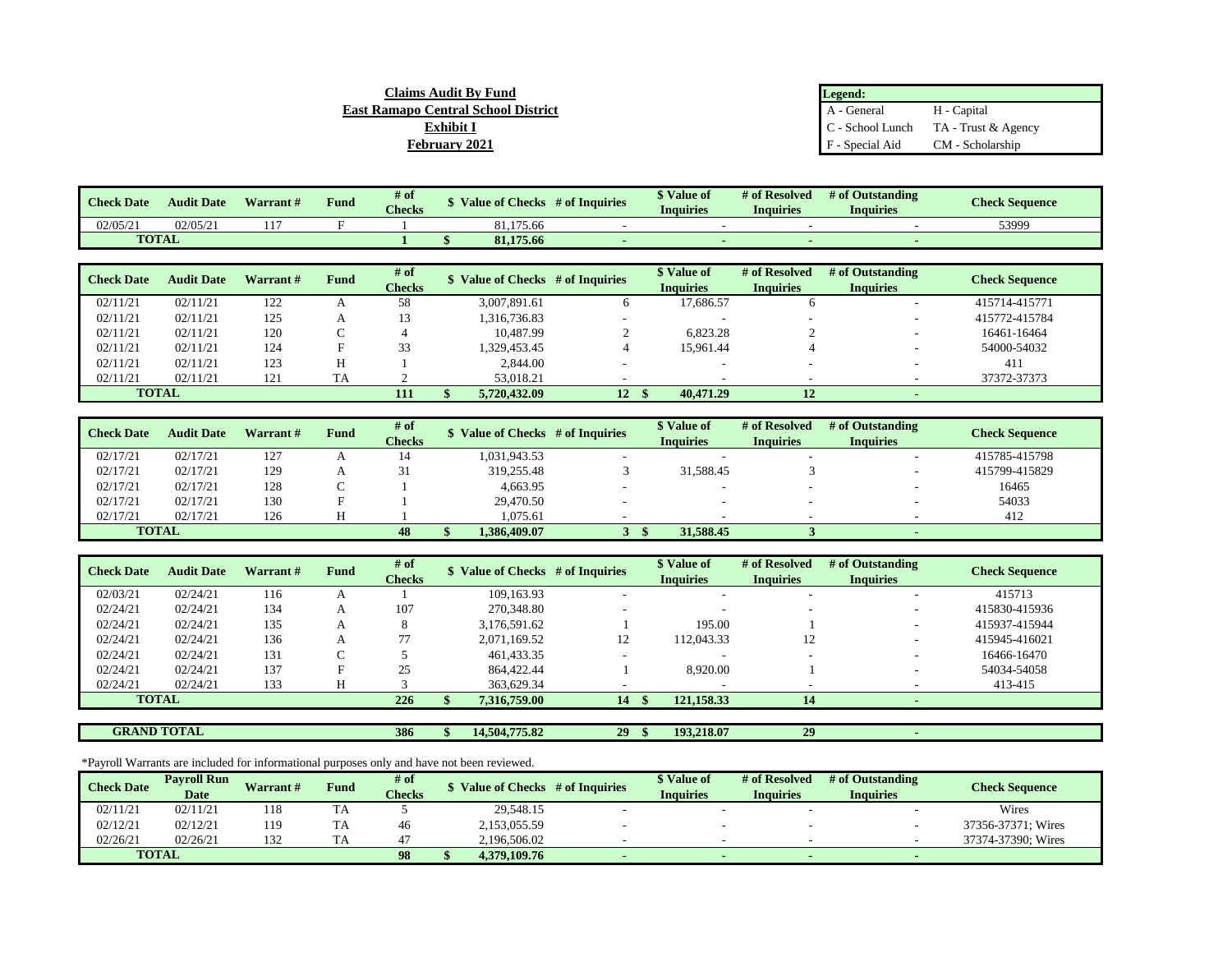#### **East Ramapo Central School District Claims Audit - Analysis by Number of Inquiries & Dollar Value Summary of Inquiries / Resolutions and Percentage of Total Claims & Dollar Value of Claims Exhibit II**

|  | 2020 / 2021 YTD |  |
|--|-----------------|--|
|--|-----------------|--|

| <b>Reason For Inquiry</b>                 | <b>Resolution</b>                | $Jul-20$ |          | <b>Aug-20</b> |          | $Sep-20$ |          | <b>Oct-20</b> |         | <b>Nov-20</b> |          | <b>Dec-20</b>            |          |
|-------------------------------------------|----------------------------------|----------|----------|---------------|----------|----------|----------|---------------|---------|---------------|----------|--------------------------|----------|
| Incorrect accounts payable amount         | Amount adjusted prior to payment |          | $0.00\%$ |               | 2.38%    |          | 0.16%    |               | 0.36%   |               | 1.13%    |                          | 0.07%    |
| Paid sales tax                            | Amount adjusted prior to payment |          | 0.00%    |               | $0.00\%$ |          | $0.00\%$ |               | 0.00%   |               | $0.00\%$ | $\overline{\phantom{a}}$ | $0.00\%$ |
| Incorrect remittance address              | Address verified                 |          | 0.00%    |               | 1.59%    |          | 0.23%    |               | 0.73%   |               | 0.00%    |                          | 0.07%    |
| Insufficient supporting documentation     | Documentation provided           |          | 0.00%    |               | 0.79%    |          | 0.00%    |               | 0.00%   |               | 0.00%    |                          | $0.00\%$ |
| Invoice date precedes purchase order date | Noted by Business Office         | 15       | 4.17%    |               | 9.52%    |          | 0.62%    | 22            | 8.00%   | 47            | 13.28%   | 33                       | 2.27%    |
| Invoice over 90 days outstanding          | Verified not a duplicate payment |          | 0.83%    |               | 6.35%    |          | 0.31%    | 10            | 3.64%   |               | 3.95%    |                          | 0.28%    |
| Missing receiving or approval signature   | n/a                              |          | 0.00%    |               | $0.00\%$ |          | $0.00\%$ |               | 0.00%   |               | $0.00\%$ | $\sim$                   | $0.00\%$ |
| Not an original invoice or receipt        | Copy or fax accepted             |          | 0.83%    |               | 0.79%    |          | $0.00\%$ |               | 0.73%   |               | 0.00%    | $\sim$                   | 0.00%    |
| Receipts not itemized                     | n/a                              |          | 0.00%    |               | $0.00\%$ | -        | $0.00\%$ | $\sim$        | 0.00%   | $\sim$        | $0.00\%$ | $\sim$                   | $0.00\%$ |
| Total Number (#) of Inquiries             |                                  | 21       | 5.83%    | 27            | 21.43%   | 17       | 1.32%    | 37            | 13.45%  | 65            | 18.36%   | 39                       | 2.68%    |
|                                           |                                  |          |          |               |          |          |          |               |         |               |          |                          |          |
| <b>Total Claims Audited</b>               |                                  | 360      | 100.00%  | 126           | 100.00%  | 1.290    | 100.00%  | 275           | 100.00% | 354           | 100.00%  | 1.453                    | 100.00%  |
|                                           |                                  |          |          |               |          |          |          |               |         |               |          |                          |          |
| <b>Total Outstanding Inquiries</b>        |                                  | none     |          | none          |          | none     |          | none          |         | none          |          | none                     |          |

| <b>Reason For Inquiry</b>                 | <b>Resolution</b>                 | Jul-20        |          | Aug- $20$    |          | $Sep-20$                 |          | <b>Oct-20</b> |          | <b>Nov-20</b> |         |              | <b>Dec-20</b> |          |
|-------------------------------------------|-----------------------------------|---------------|----------|--------------|----------|--------------------------|----------|---------------|----------|---------------|---------|--------------|---------------|----------|
| Incorrect accounts payable amount*        | Amount adjusted prior to payment* |               | 0.00%    | 353,136.41   | 9.11%    | 3,452.85                 | $0.03\%$ | 146.91        | $0.00\%$ | 8,727.31      | 0.07%   |              | 25,382.00     | 0.14%    |
| Paid sales tax*                           | Amount adjusted prior to payment* |               | $0.00\%$ |              | $0.00\%$ |                          | $0.00\%$ |               | 0.00%    |               | 0.00%   |              |               | 0.00%    |
| Incorrect remittance address              | Address verified                  |               | $0.00\%$ | 24.267.29    | 0.63%    | 212,031.52               | 2.02%    | 332.0         | 0.00%    |               | 0.00%   |              | 500.00        | 0.00%    |
| Insufficient supporting documentation     | Documentation provided            |               | $0.00\%$ | 7.300.00     | 0.19%    |                          | $0.00\%$ |               | 0.00%    |               | 0.00%   |              |               | 0.00%    |
| Invoice date precedes purchase order date | Noted by Business Office          | 66,391.79     | 0.65%    | 139,382.54   | 3.59%    | 169.517.65               | 1.61%    | 408.234.2     | 2.26%    | 3.243.276.57  | 24.64%  |              | 2.193.026.10  | 12.32%   |
| Invoice over 90 days outstanding          | Verified not a duplicate payment  | 122,001.00    | 1.19%    | 3,112.77     | 0.08%    | 1.901.066.07             | 18.07%   | 1.829.196.44  | 10.12%   | 369,729.33    | 2.81%   |              | 78,716.39     | 0.44%    |
| Missing receiving or approval signature   | n/a                               |               | 0.00%    | $\sim$       | 0.00%    | $\overline{\phantom{a}}$ | $0.00\%$ |               | 0.00%    |               | 0.00%   |              | $\sim$        | 0.00%    |
| Not an original invoice or receipt        | Copy or fax accepted              | 2.638.01      | 0.03%    | 16.60        | 0.00%    |                          | $0.00\%$ | 1.900.50      | 0.01%    |               | 0.00%   |              |               | 0.00%    |
| Receipts not itemized                     | n/a                               |               | $0.00\%$ |              | $0.00\%$ |                          | $0.00\%$ |               | 0.00%    | $\sim$        | 0.00%   |              |               | $0.00\%$ |
| <b>Total Value (\$) of Inquiries</b>      |                                   | 191.030.80    | 1.87%    | 527,215.61   | 13.60%   | 2,286,068.09             | 21.73%   | 2.239.810.0   | 2.39%    | 3.621.733.21  | 27.52%  |              | 2.297.624.49  | 12.91%   |
| <b>Total Claims Audited</b>               |                                   | 10.218.268.19 | 100.00%  | 3,877,797.93 | 100.00%  | 10.520.807.07            | 100.00%  | 18.075.880.21 | 100.00%  | 13.161.881.76 | 100.00% | $\mathbf{r}$ | 17.795.288.66 | 100.00%  |
|                                           |                                   |               |          |              |          |                          |          |               |          |               |         |              |               |          |
| <b>Total Outstanding Inquiries</b>        |                                   | none          |          | none         |          | none                     |          | none          |          | none          |         |              | none          |          |

 **\* Note:** Inquiry Amounts for each month reflect the entire check amounts associated with each incorrect accounts payable amount and paid sales tax inquires.

The table below reflects each month's actual net adjustment for incorrect accounts payable amount and paid sales tax inquiries.

| <b>Reason For Inquir</b>                   | <b>Resolution</b>                        | $Jul-20$   |                  | $\sim 20$    |         | Sep-2         |          | <b>Oct-20</b> |         | <b>Nov-20</b> |         | Dec-20        |          |
|--------------------------------------------|------------------------------------------|------------|------------------|--------------|---------|---------------|----------|---------------|---------|---------------|---------|---------------|----------|
| ts payable amount*<br>Incorrect accounts p | t adjusted prior to payment <sup>3</sup> |            | 0.00%            | ,126.30)     | 0.18%   | .306.001      | $-0.01%$ | (9.98)        | $.00\%$ |               | 0.009   |               | $0.00\%$ |
| Paid sales tax <sup>3</sup>                | t adjusted prior to payment <sup>3</sup> |            | 0.00%            |              | 0.00%   |               | $0.00\%$ |               | .00°    |               | 0.00%   |               | 0.00%    |
| <b>Total Claims Audited</b>                |                                          | 218.268.19 | $100.00^{\circ}$ | 3.870.671.63 | 100.00% | 10.519.501.07 | 100.00%  | 18,075,870.23 | 100.00% | 3.161.945.25  | 100.00% | 17.795.288.76 | 100.00%  |